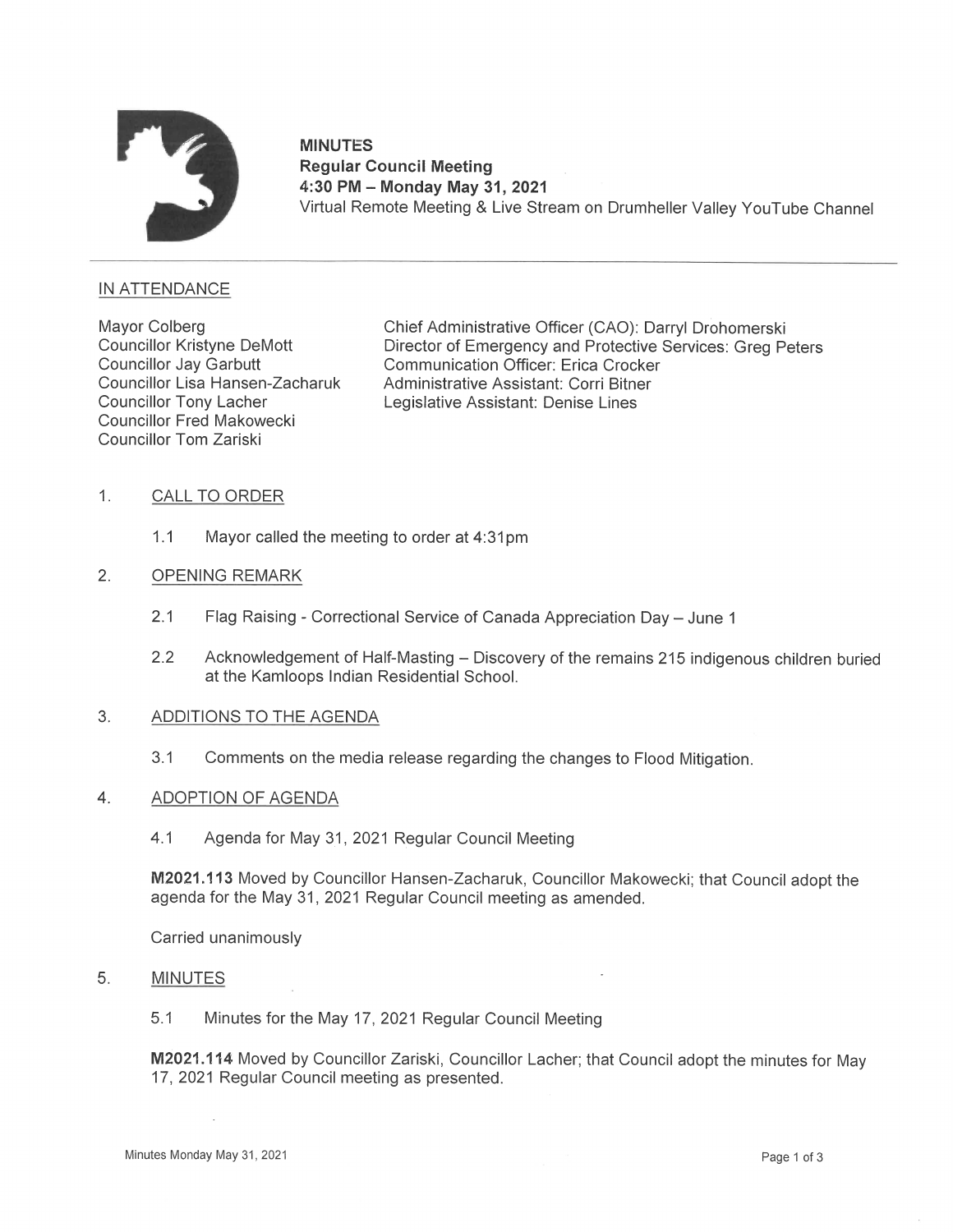Carried unanimously

5.2 Municipal Planning Commission — March 25, 2021 and April 22, 2021 Minutes

M2021.115 Moved by Councillor Makowecki, Councillor De Mott; that Council accept as information the meeting minutes for the March 25 and April 22,2021 Municipal Planning Commission as presented.

Carried unanimously

# 6. REQUEST FOR DECISION AND REPORTS

- 6.1. CHIEF ADMINISTRATIVE OFFICER
	- 6.1.1 Fireworks Bylaw 09.21

Additions and clerical corrections to the second reading version of the Fireworks Bylaw 09.21.

- 1. Added information about Fire Ban and Fire Advisory restrictions
- 2. Certification Requirements
- 3. Removal of the applications from the Bylaw in order to make updates when necessary without bringing back the Bylaw for approval.
- 4. Clerical corrections

M2021.116 Moved by Councillor Garbutt, Councillor Lacher; that Council give second reading of Fireworks Bylaw 09.21 as amended.

Carried unanimously

M2021.117 Moved by Councillor Zariski, Councillor Makowecki; that Council give third reading of Fireworks Bylaw 09.21 as presented as amended. Carried unanimously

6.1.2 Town of Drumheller — Downtown Area Revitalization Bylaw 10.21 Presentation by Matt Knapik and Sarah Lumley of 02 Design + Design Inc.

The Downtown Area Revitalization Bylaw 10.21 — First Reading Version is available online https://drumheller.civicweb.net/document/41405

6.1.3 Town of Drumheller Downtown Area Revitalization Bylaw 10.21 Proposed First Reading and Public Hearing

M2021.118 Moved by Councillor Garbutt, Councillor De Mott; that Council give first reading to the Downtown Area Revitalization Bylaw 10.21 and seta public hearing for June 28, 2021

Carried unanimously